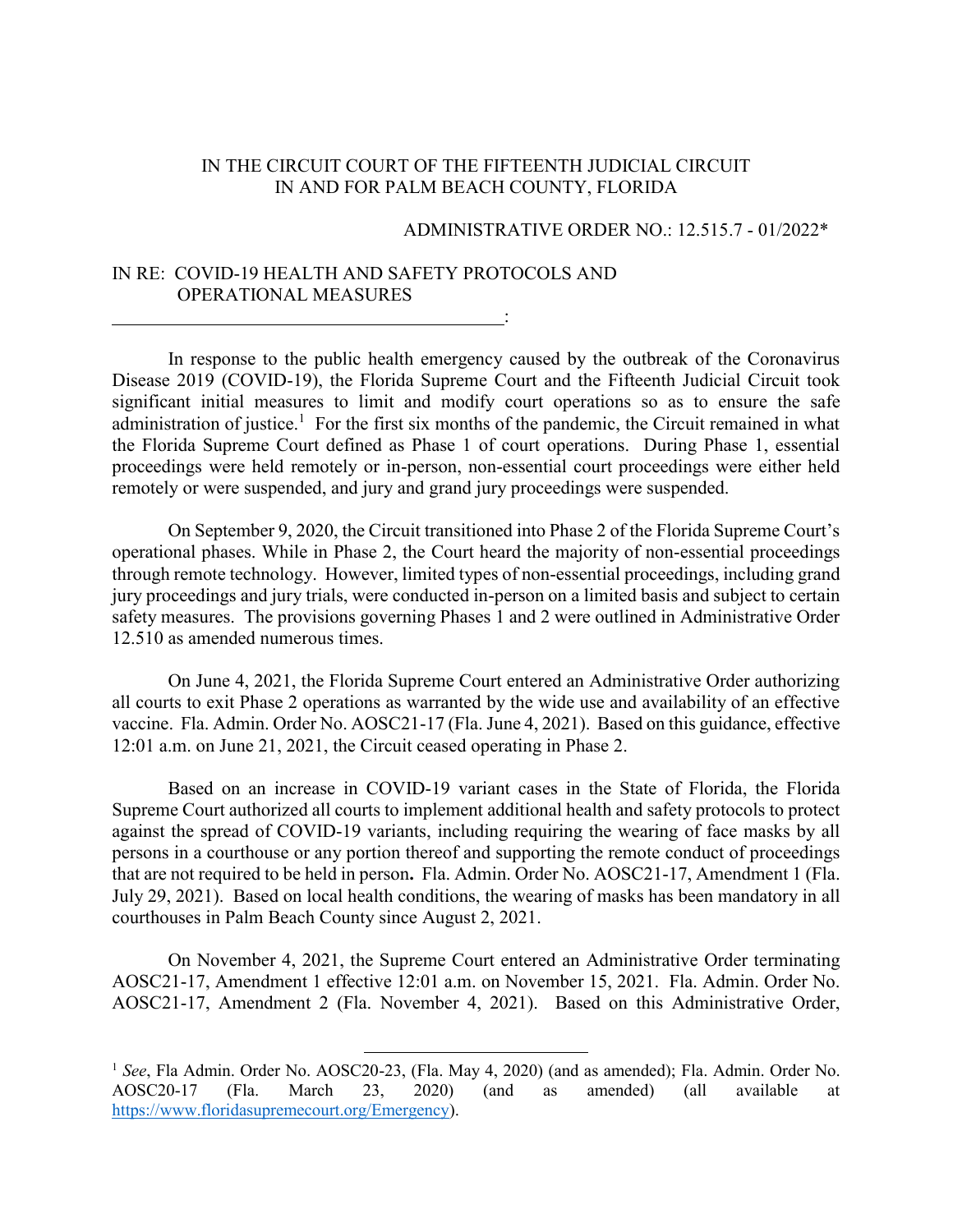mandatory mask requirements, physical distancing and certain remote proceedings are no longer authorized after November 15, 2021.

**On January 8, 2022, the Supreme Court entered AOSC21-17, Amendment 3. Amendment 3 permits the use of remote technology for Baker Act or Marchman Act hearings when individual facilities are closed as a result of the implementation of pandemic related health and safety measures. Fla. Admin. Order No. AOSC21-17, Amendment 3 (Fla. January 8, 2022). Based on AOSC21-17, Amendment 3, additional modifications to the health and safety protocols for the Circuit are warranted. Therefore, effective immediately, the following protocols and measures shall govern the Circuit's operations.** 

**NOW THEREFORE**, pursuant to the authority conferred by Florida Rule of General Practice and Judicial Administration 2.215 it is **ORDERED** as follows:

### **I. CONDUCT OF COURT PROCEEDINGS:**

1. In-Person Proceedings: The following matters should proceed in-person unless the circumstances, as determined by the presiding judge, warrant proceeding remotely. 2

- a. Grand Jury Proceedings;
- b. Jury Proceedings;
- c. First appearance hearings;
- d. Criminal arraignments, when necessary;
- e. Out of Custody Misdemeanor and Traffic Arraignments where the Defendant has not Waived his or her Appearance Hearings on motions to set or modify monetary bail for individuals who are in custody;
- f. Hearings on Motions to Dismiss in criminal and delinquency cases;
- g. Hearings on Motions to Suppress in criminal and delinquency cases;
- h. Stand Your Ground hearings in criminal and delinquency cases;
- i. *Richardson* Hearings;
- j. *Nelson* Hearings;
- k. *Faretta* Hearings;
- l. Plea conferences in circuit and county criminal divisions;

 $\overline{a}$ 

<sup>&</sup>lt;sup>2</sup> There may be individualized circumstances that nonetheless warrant proceeding remotely in full or part. For example, there may be instances where a criminal or juvenile defendant waives physical presence and requests a remote proceeding and/or where health and safety concerns specific to the case requires a remote appearance as determined by the presiding judge. There may also be instances in which a witness is unavailable to testify in-person but may be able to testify remotely, where a victim desires to assert his/her constitutional rights remotely, or where a court finds that the best interests of a juvenile warrant proceeding remotely, including when the juvenile or his/her caretakers are quarantined or have health concerns. In such instances, the proceeding may occur remotely (in part or in whole) subject to 1) the presiding judicial officer's discretion, 2) any limitations on remote conduct imposed by the United States or Florida Constitution, a statute, or rule of court, and 3) the participants' access to technological resources. Conducting a proceeding remotely (in part or in whole) may require express waivers by the defendant and should include individualized judicial findings. *See, e.g. Maryland v. Craig*, 497 U.S. 736 (1990); *Muhammad v. State*, 782 So. 2d 343, 351 (Fla. 2001); *E.A.C. v. State*, 46 Fla. L. Weekly D1538 (Fla. 4th DCA June 30, 2021).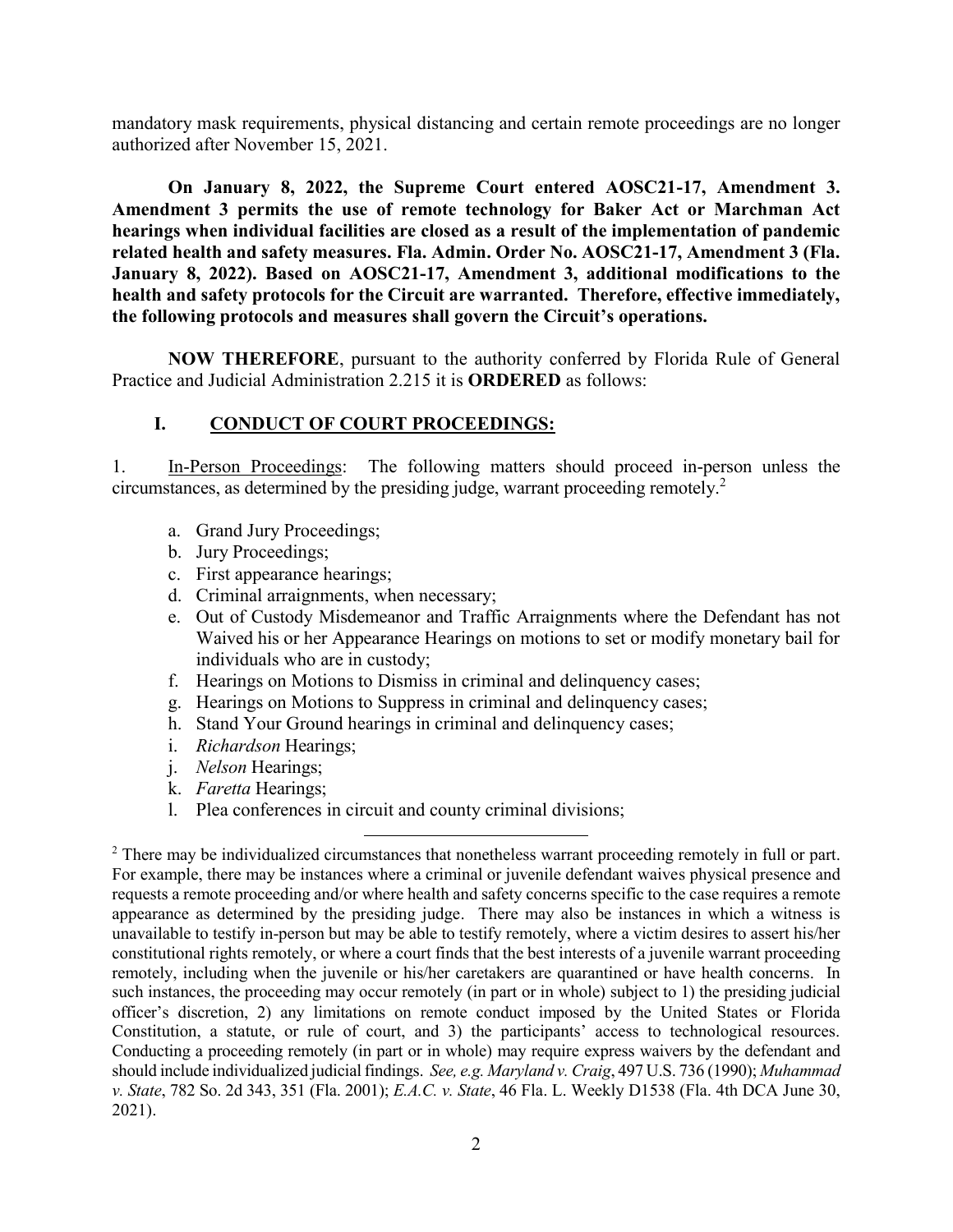- m. Juvenile plea conferences;
- n. Sentencing Hearings;
- o. Delinquency Trials, including Disposition Hearings; and
- p. Petitions for Judicial Waiver of Notice pursuant to section 390.01114(4), Florida Statutes.

2. Baker and Marchman Act Involuntary Hearings: Baker and Marchman Act involuntary commitment hearings must be conducted in-person unless **the facility in which the individual is located is closed to hearing participants due to health and safety measures implemented by the facility for the pandemic or the** individual waives the right to physical presence at the hearing.

3. Remote or In-Person Proceedings: Any proceeding not specifically addressed in the inperson proceeding list above, including but not limited to, the following:

- a. Termination of Parental Rights trials;
- b. Shelter and Detention Hearings;
- c. Civil and Family Bench Trials;
- d. Criminal Court (County or Circuit) case dispositions or status checks;
- e. Uniform Motion Calendars in all divisions;
- f. Special set hearings;
- g. Contempt/enforcement hearings in family cases; and
- h. Court facilitated mediations in family cases
- i. Violation of Probation Hearings in criminal and delinquency cases
- j. Ex parte injunctions for dating violence, domestic violence, repeat violence, sexual violence, or stalking injunctions;
- k. Final hearings on domestic violence, stalking, dating violence, repeat violence, sexual violence; or prevention of child abuse injunctions pursuant to Chapter 39, Florida Statutes;
- l. Hearings on petitions for Risk Protection Orders;
- m. Issuance of warrants or authorizations for wiretaps;
- n. Extraordinary Writs;
- o. Small Claims Pre-Trials (non-PIP);
- p. Small Claims Pre Trials (PIP); and
- q. Civil traffic trials.

may proceed either in-person or remotely, subject to: 1) the presiding judicial officer's discretion, 2) any limitations on remote conduct imposed by the United States or Florida Constitution, a statute, or rule of court, and 3) the participants' access to technological resources.

Individual judicial officers are encouraged to enter standing orders delineating which type of proceedings heard by that judicial officer will presumptively proceed in-person and which types of proceedings will presumptively proceed remotely. All remote-proceedings must be conducted by the judicial officer from his or her courtroom or hearing room.

4. Priority of Jury Proceedings: Jury proceedings will continue to the maximum extent feasible. The priority order for jury trials will be as follows (from highest to lowest):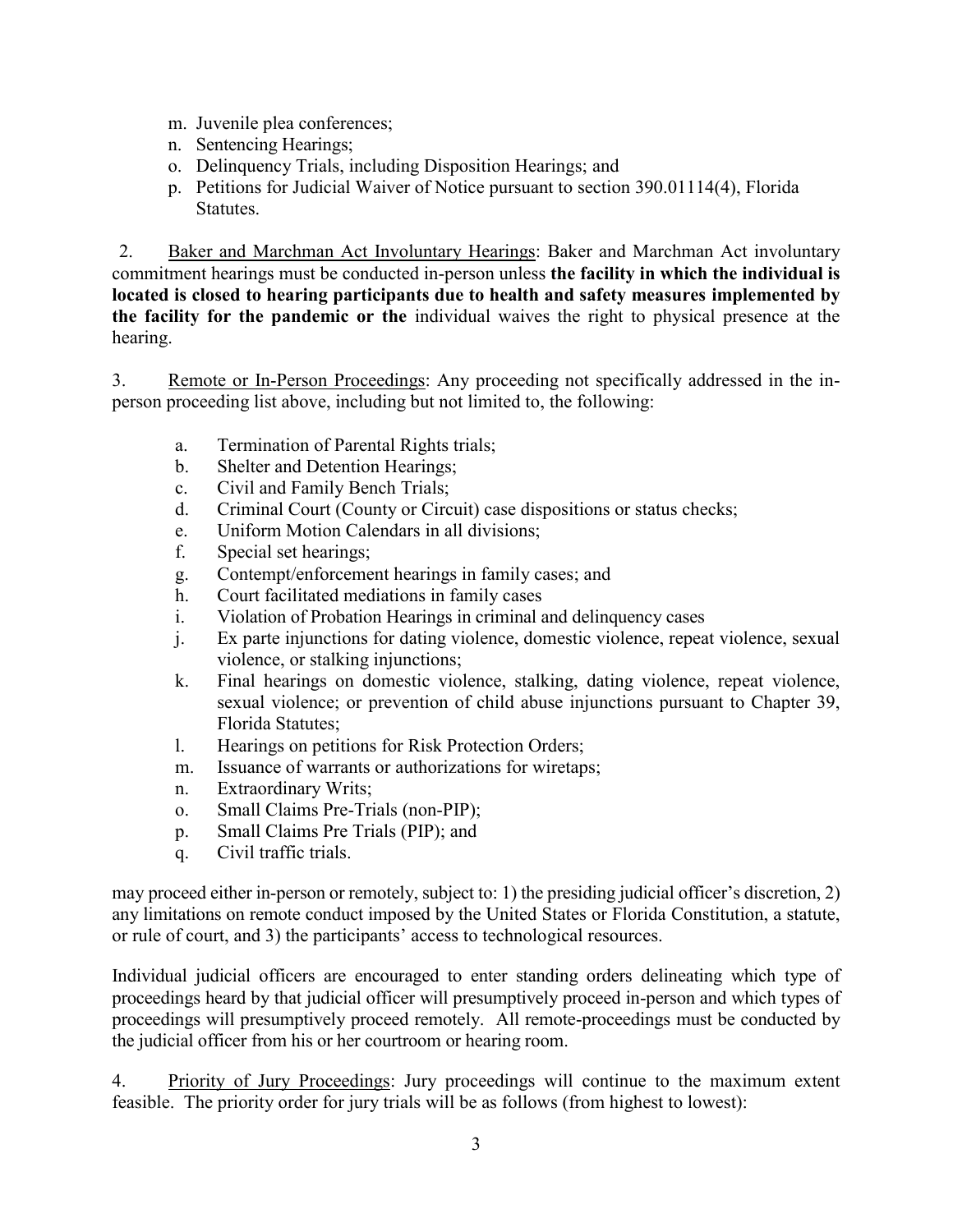- a. Circuit and county criminal trials where speedy trial will run within twenty-days days
- b. Circuit and county criminal trials with an in-custody defendant
- c. Circuit and county criminal trials with an out of custody defendant
- d. Circuit civil jury trials
- e. County civil jury trials

### **II. COURTHOUSE SAFETY**

In order to ensure the safety of those required to be at the courthouses, the following restrictions apply to all county and circuit courthouses located in Palm Beach County, Florida.

1. Masks: The wearing of masks in courthouses in Palm Beach County is optional. Persons who wish to wear a facemask or facial covering will be permitted, but not required, to do so. The wearing of masks by unvaccinated individuals is strongly encouraged. Masks shall be provided upon request during any in-person court proceeding. The term "in-person court proceeding" means the assembly of prospective jurors, voir dire, juror deliberations, and any status conference, hearing, trial or other proceeding conducted by a judge, magistrate or hearing officer if conducted in-person.

2. Security Lines: Only court staff and attorneys presenting identification (Court, Clerk, GAL, County, ASA, or APD issued IDs or a Florida Bar Card) may proceed through the employees/attorneys security lines. Persons who do not have the proper ID will be required to move to the public entrance line.

 3. Social Distancing: Although social distancing is no longer required, all persons inside the courthouse are encouraged to social distance. As guidance, social distancing stickers have been placed on the floor throughout the courthouses. Participants in an in-court proceeding may request to be physically distanced. The presiding judge will address such requests as appropriate under the circumstances at the time of the request.

4. Scheduling: Judges, magistrates and hearing officers are encouraged to stagger hearing times to avoid overcrowding.

5. Previously Restricted Public Areas: Areas which were previously closed to the public due to the pandemic, such as the law library and deposition rooms are open**.**

# **III. ACCESS TO REMOTE PROCEEDINGS**

Any person who wishes to access a proceeding being held remotely should contact the court's Public Information Officer at least one day in advance of the proceeding. When a hearing is being conducted remotely, such persons shall be provided with a call in number or a website link.

# **IV. NO TRANSPORTATION OF INFECTED OR QUARANTINED INMATES**

The Sheriff shall not transport any inmate at the Palm Beach County Jail who is either in pre-house quarantine or is being quarantined based on a confirmed or suspected COVID-19